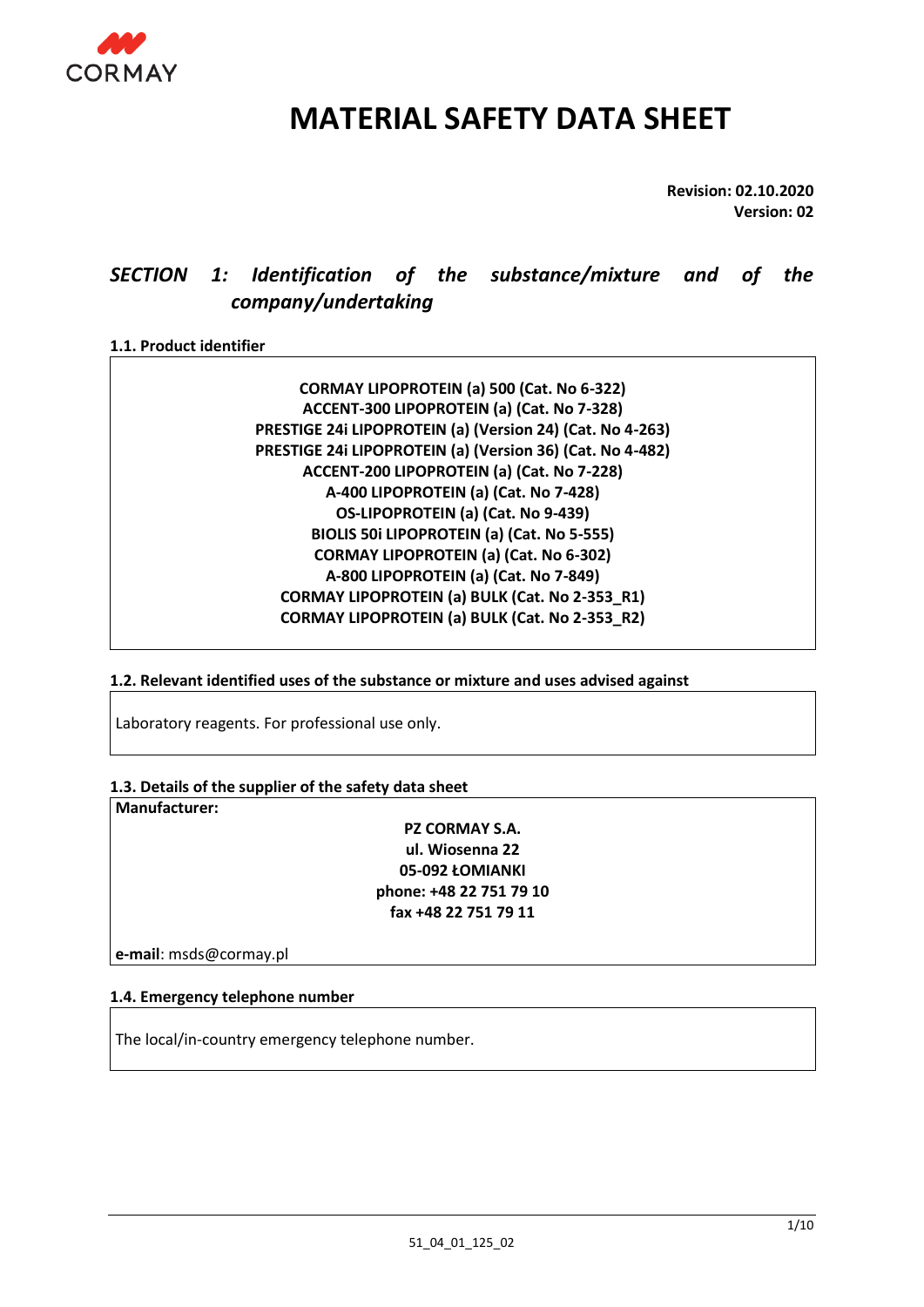# *SECTION 2: Hazards identification*

#### **2.1. Classification of the substance or mixture**

The mixture does not meet the criteria for classification in accordance with Regulation (EC) No 1272/2008 (CLP).

#### **2.2. Label elements**

The mixture do not require to be labeled as hazardous.

#### **2.3. Other hazards**

This mixture do not meet the criteria for PBT and vPvB.

# *SECTION 3: Composition/information on ingredients*

#### **3.1. Substances**

Not applicable.

### **3.2. Mixtures**

| J.Z. IVIIALUI CJ                                                              |                                                                 |
|-------------------------------------------------------------------------------|-----------------------------------------------------------------|
| 1-REAGENT                                                                     |                                                                 |
| sodium azide                                                                  | Contains: $< 0.1\%$                                             |
| CAS number:                                                                   | 26628-22-8                                                      |
| EC number:                                                                    | 247-852-1                                                       |
| Index number:                                                                 | 011-004-00-7                                                    |
| Registration number: not available                                            |                                                                 |
| <b>Acute Tox. 2, H300</b><br>Aquatic Acute 1, H400<br>Acuatic Chronic 1, H410 | Classification according to Regulation (EC) No 1272/2008 [CLP]: |
| <b>EDTA 2Na</b>                                                               | Contains: 1.9%                                                  |
| CAS number:                                                                   | 6381-92-6                                                       |
| EC number:                                                                    | 613-386-6                                                       |
| Index number:                                                                 |                                                                 |
| Registration number: : -                                                      |                                                                 |
|                                                                               |                                                                 |
| Acute Tox. 4, H302                                                            | Classification according to Regulation (EC) No 1272/2008 [CLP]: |
| Acute Tox. 4, H312                                                            |                                                                 |
| Acute Tox. 4, H332                                                            |                                                                 |
| Skin Irrit. 2, H315                                                           |                                                                 |
| Eye Irrit. 2, H319                                                            |                                                                 |
| <b>STOT SE 3, H335</b>                                                        |                                                                 |
| Aquatic Chronic 3, H412                                                       |                                                                 |
|                                                                               |                                                                 |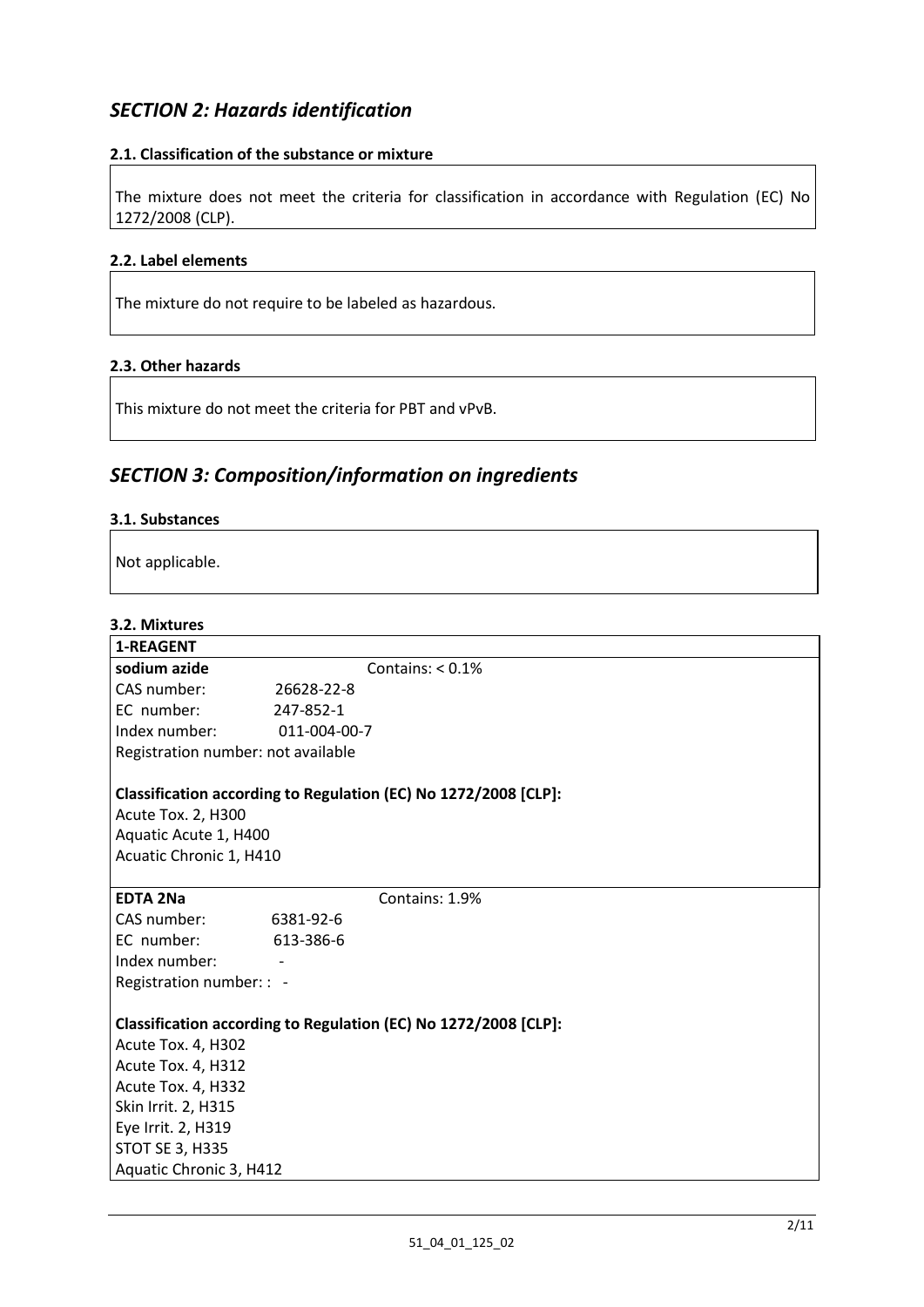**2-REAGENT sodium azide** Contains: <  $0.1\%$ CAS number: 26628-22-8 EC number: 247-852-1 Index number: 011-004-00-7 Registration number: not available

**Classification according to Regulation (EC) No 1272/2008 [CLP]:**

Acute Tox. 2, H300 Aquatic Acute 1, H400 Acuatic Chronic 1, H410

The full text of H phrases is given in section 16

# *SECTION 4: First aid measures*

#### **4.1. Description of first aid measures**

**General information** Consult a physician. Show this safety data sheet to the doctor in attendance. **If inhaled** If breathed in, move person into fresh air. If not breathing, give artificial respiration. If symptoms occur consult a physician.

**In case of skin contact** Wash off with soap and plenty of water.

**In case of eye contact** Wash thoroughly eyes with plenty of water for at least 15 minutes. If irritation remains, seek medical help.

**If swallowed** Never give anything by mouth to an unconscious person. Rinse mouth with water. If symptoms occur consult a physician.

#### **4.2. Most important symptoms and effects, both acute and delayed**

No data available.

#### **4.3. Indication of any immediate medical attention and special treatment needed**

No data available.

# *SECTION 5: Firefighting measures*

#### **5.1. Extinguishing media**

In the case of fire use extinguishing media suitable for materials stored in immediate vicinity. Water, CO2, dry powder can be used as the extinguish media. Not recommended extinguishing media: no data available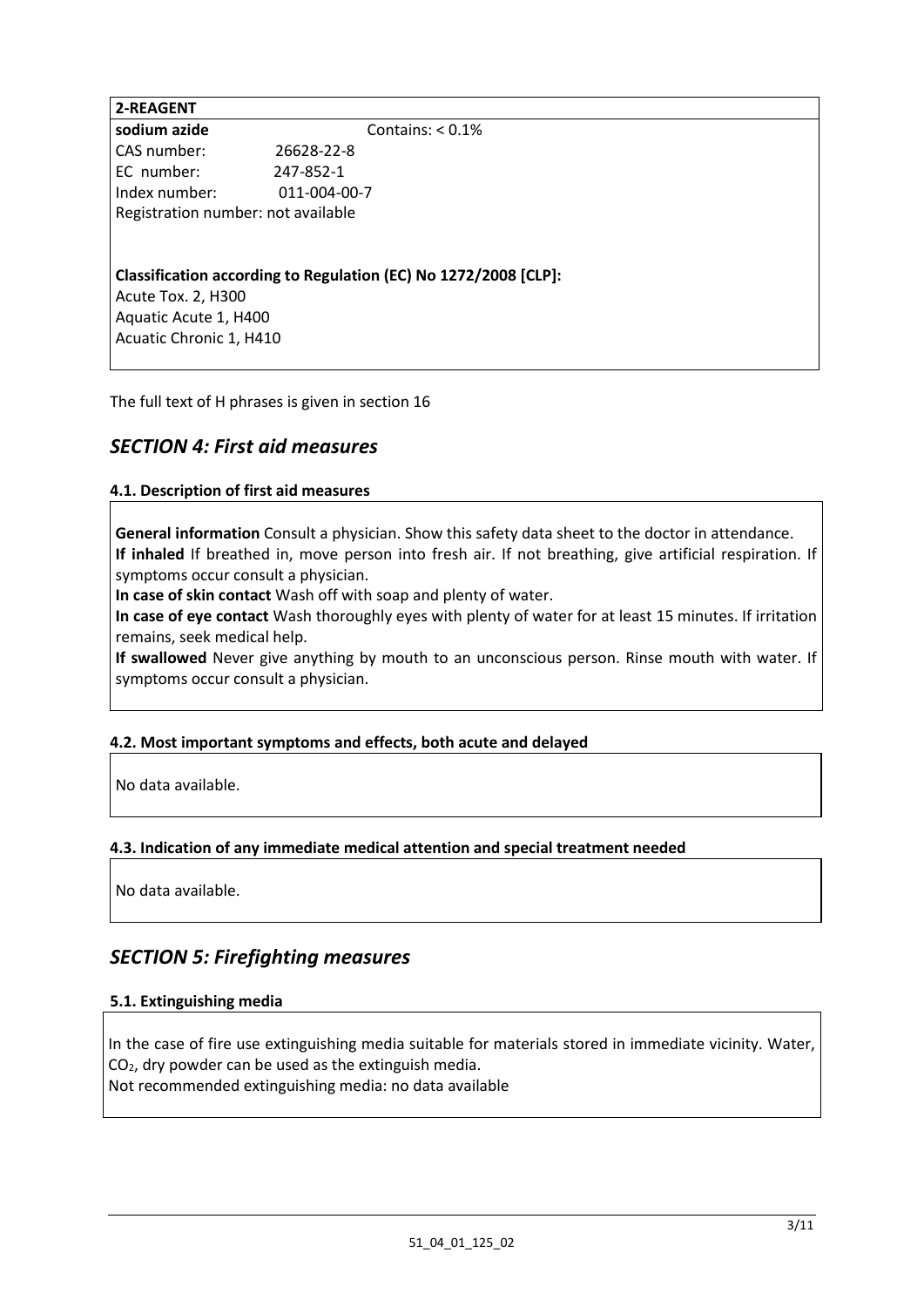#### **5.2. Special hazards arising from the substance or mixture**

There is no data about hazardous substances which may occur during fire thermal decomposition of the mixture.

#### **5.3. Advice for firefighters**

The rescuers must be equipped with protective clothing and respiratory tract isolating equipment, irrespective of ambient air (in the case of large fire).

### *SECTION 6: Accidental release measures*

#### **6.1. Personal precautions, protective equipment and emergency procedures**

*6.1.1. For non-emergency personnel*  Avoid contamination with the preparation. Notify the effected individuals of the emergency, to be aware of the issues associated. Do not inhale vapours/ aerosols. Secure the flow of fresh air into closed rooms. Avoid contact of the mixture with skin and eyes. Remove contaminated clothing and wash before reuse. *6.1.2. For emergency responders Wear protective clothing and rubber gloves.*

#### **6.2. Environmental precautions**

Dilute with plenty of water. Avoid entering the product into drains, surface water and groundwater, reservoirs and waterways.

#### **6.3. Methods and material for containment and cleaning up**

Remove the liquid with absorbent paper and flush traces with water. Keep in suitable, closed containers for disposal.

#### **6.4. Reference to other sections**

Use the control measures and personal protective equipment described in section 8 of this MSDS. Refer to section 13 of this MSDS for adequate release measures.

### *SECTION 7: Handling and storage*

#### **7.1. Precautions for safe handling**

While working with the preparation, one should use appropriate means of personal protection (see pt. 8).

Avoid contact of the preparation with skin and eyes, as well as inhaling its mists. Secure efficient local ventilation.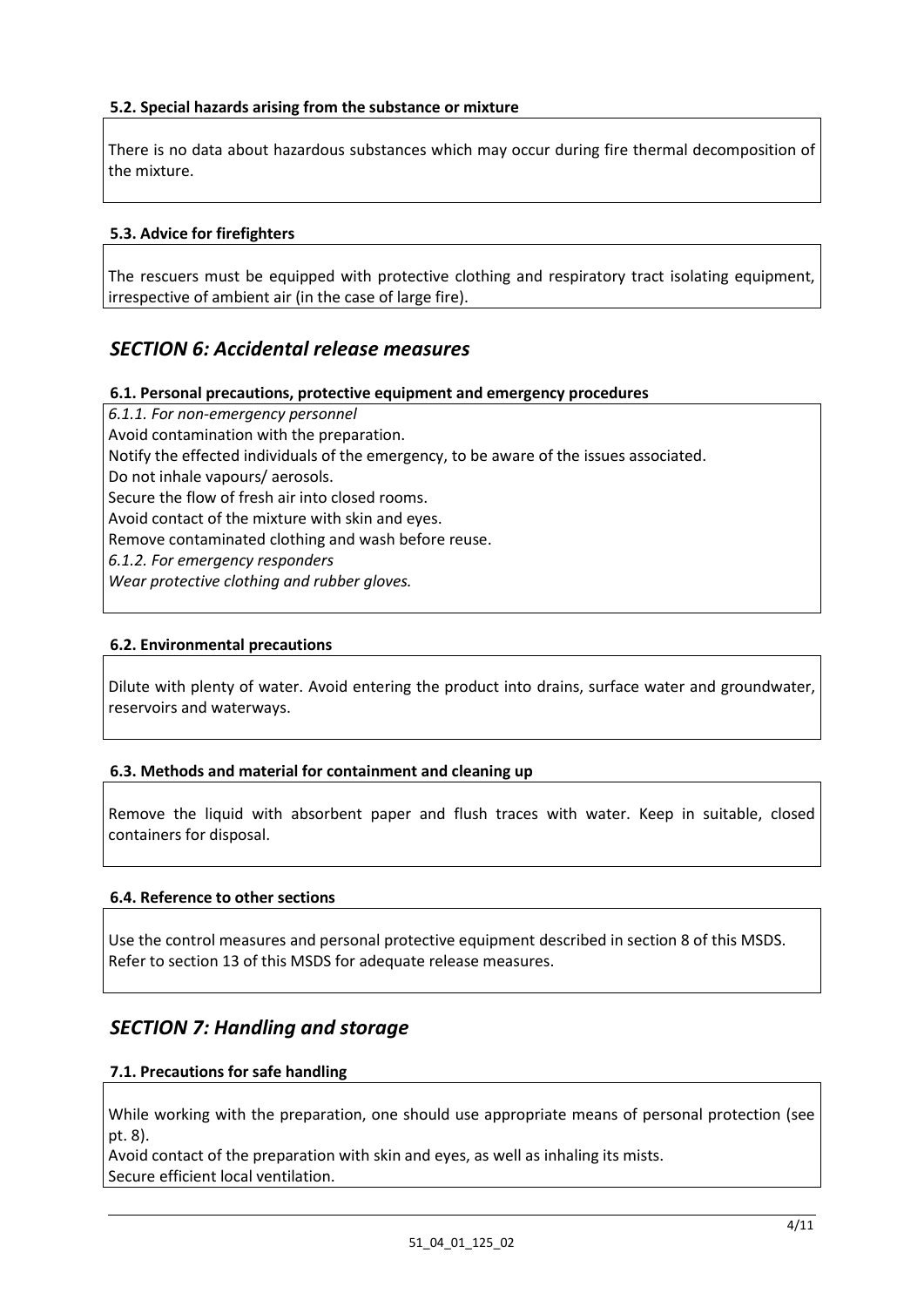#### **Industrial hygiene:**

Eating, drinking or smoking of tobacco is prohibited while working with the preparation, except in places.

Wash your hands after work with the substance carefully with soapy water. Apply skin-protective barrier cream.

#### **7.2. Conditions for safe storage, including any incompatibilities**

In accordance with the norms generally accepted for chemicals in laboratories. Store in cool place. Keep container tightly closed in a dry and well-ventilated place. Protect from direct sunlight and avoid contamination! Protect containers from damage. Do not store with food or animal feed.

#### **7.3. Specific end use(s)**

No data available.

# *SECTION 8: Exposure controls/personal protection*

#### **8.1. Control parameters**

Contains substances with occupational exposure limit values at workplace.

#### **Data for sodium azide:**

| Limit value - Eight hours |     | Limit value - Short term |     |
|---------------------------|-----|--------------------------|-----|
| mg/m <sup>3</sup>         | ppm | mg/m <sup>3</sup>        | ppm |
|                           |     |                          |     |

#### **8.2. Exposure controls**

*8.2.1. Appropriate engineering controls* 

No data available.

*8.2.2. Individual protection measures, such as personal protective equipment* 

Protective clothing should be selected specifically for the working place, depending on concentration and quantity of the hazardous substances handled. The resistance of the protective clothing to chemicals should be ascertained with the respective supplier.

#### **a) Eye / Face protection***:*

Avoid direct contact of the product with eyes use glasses.

**b) skin protection:**

#### *-* **hand protection:**

Avoid direct contact of the product with skin, immediately take off clothes soiled with the preparation and wash contaminated skin with soapy water, use personal protective, clothing and gloves:

#### **c) Respiratory protection:**

Apply in rooms with efficiently working ventilation, avoid inhaling product mists, respiratory tractprotective agents are not required.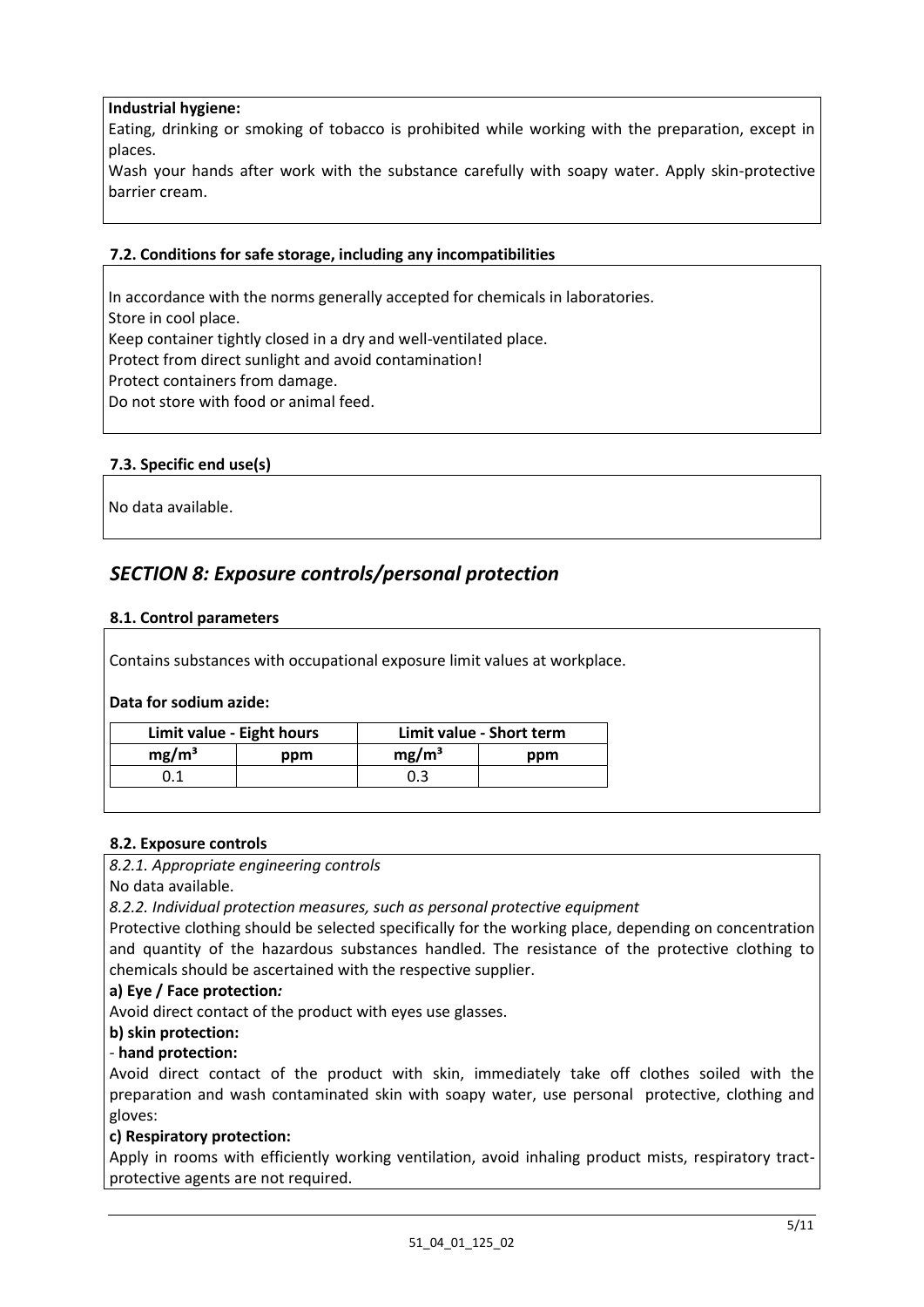# *SECTION 9: Physical and chemical properties*

#### **9.1. Information on basic physical and chemical properties**

|                                                   | 1-REAGENT         | 2-REAGENT         |
|---------------------------------------------------|-------------------|-------------------|
| a) Appearance :- -The physical state :            | liquid            | liquid            |
| -Colour:                                          | colorless and     | white turbit      |
|                                                   | transparence      | suspension        |
| b) Odour:                                         | odourless         | odourless         |
| c) Odour threshold :                              | no data available | no data available |
| d) pH:                                            | no data available | no data available |
| e) Melting point/freezing point                   | no data available | no data available |
| f) Initial boiling point and boiling range        | no data available | no data available |
| g) Flash point:                                   | no data available | no data available |
| h) Evaporation rate:                              | no data available | no data available |
| i) Flammability (solid, gas)                      | not applicable    | not applicable    |
| j) Upper/lower flammability or explosive limits : | no data available | no data available |
| k) Vapour pressure :                              | no data available | no data available |
| I) Vapour density :                               | no data available | no data available |
| m) Relative density:                              | no data available | no data available |
| n) Solubility(ies)                                | not applicable    | not applicable    |
| o) Partition coefficient: n-octanol/water         | no data available | no data available |
| p) Auto-ignition temperature                      | no data available | no data available |
| q) Decomposition temperature:                     | no data available | no data available |
| r) Viscosity:                                     | no data available | no data available |
| s) Explosive properties:                          | no data available | no data available |
| t) Oxidising properties :                         | no data available | no data available |

#### **9.2. Other information**

No other relevant information.

# *SECTION 10: Stability and reactivity*

#### **10.1. Reactivity**

The product is stable in conditions provided by the manufacturer.

#### **10.2. Chemical stability**

The product is stable when normal handling in accordance with conditions provided by the manufacturer.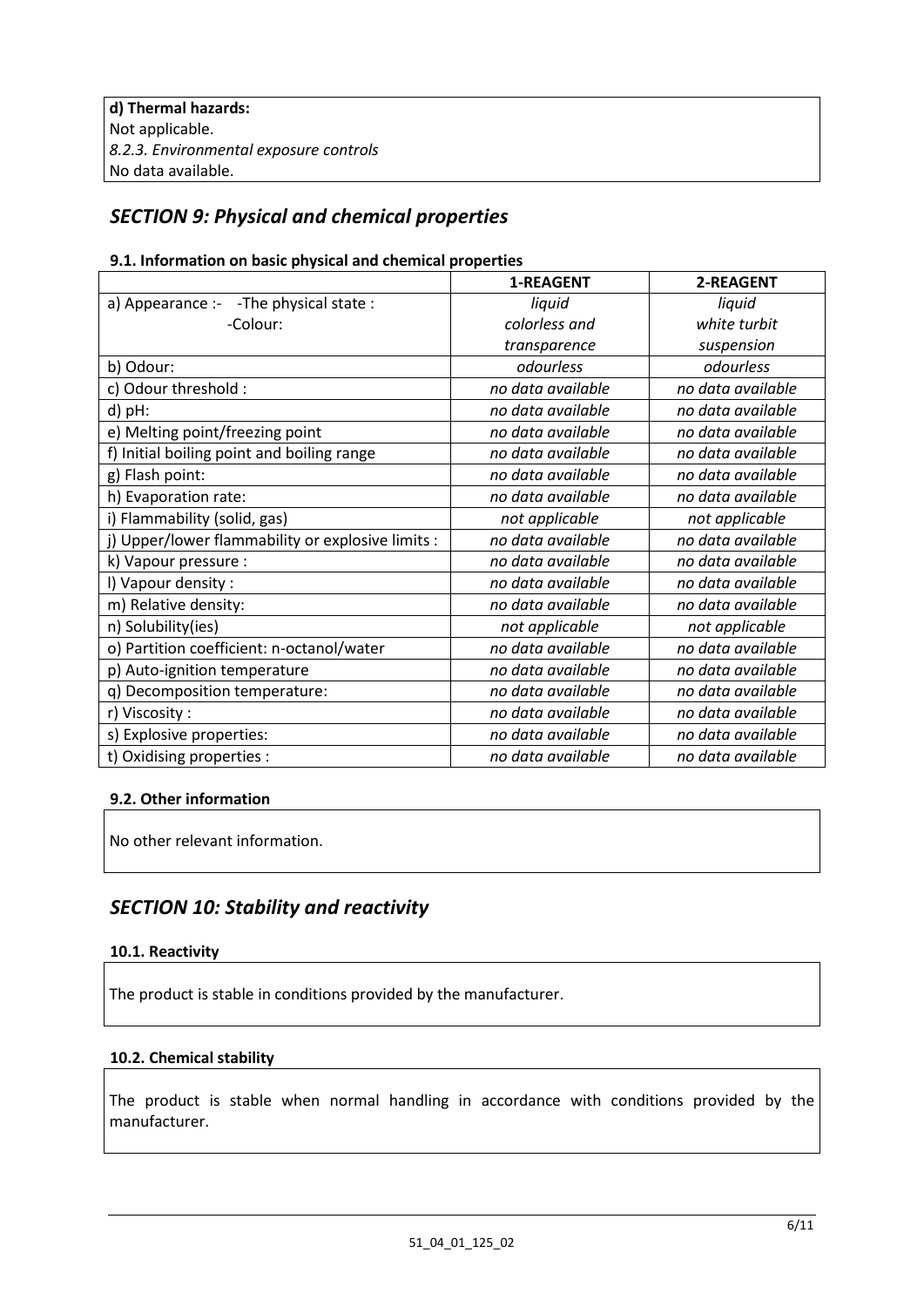Not known.

#### **10.4. Conditions to avoid**

The product is stable in conditions provided by the manufacturer. Avoid heat. Protect from direct sunlight and avoid contamination!

#### **10.5. Incompatible materials**

Sodium azide: Copper, Lead, Silver, Mercury,Disulfane, Strong acids, Strong oxidizing agents

#### **10.6. Hazardous decomposition products**

Sodium azide: hydrogen azide. In the event of fire: see section 5

# *SECTION 11: Toxicological information*

#### **11.1. Information on toxicological effects**

**No data for the mixture. Toxicological problems should not be expected if the product were used and applied appropriately. The product should be handled with the care usual when dealing with chemicals.** 

| a) acute toxicity:            |
|-------------------------------|
| No data available.            |
| b) irritation:                |
| No data available.            |
| c) corrosivity:               |
| No data available.            |
| d) sensitisation:             |
| No data available.            |
| e) repeated dose toxicity:    |
| No data available.            |
| f) carcinogenicity:           |
| No data available.            |
| g) mutagenicity:              |
| No data available.            |
| h) toxicity for reproduction: |
| No data available.            |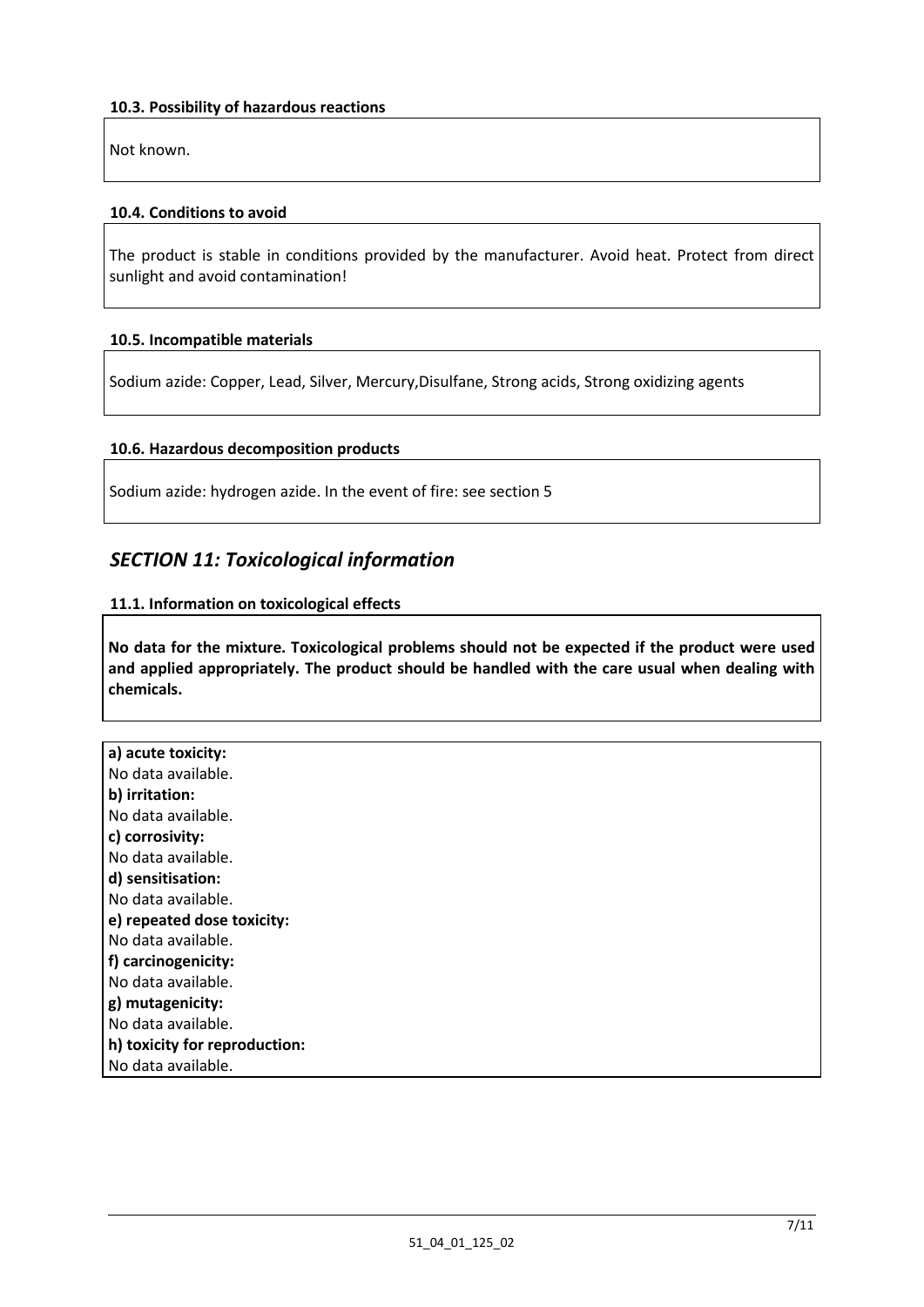# *SECTION 12: Ecological information*

#### **12.1. Toxicity**

**Quantitative data on the ecological effect of this mixture are not available** 

#### *Ecotoxicity: No data available.*

Ecological problems should not be expected if you use and apply the product appropriately.

#### *Further ecological data:*

Do not allow for penetration into waters, sewage or soil.

#### **12.2. Persistence and degradability**

No data available.

#### **12.3. Bioaccumulative potential**

No data available.

#### **12.4 Mobility in soil**

No data available.

#### **12.5. Results of PBT and vPvB assessment**

No data available.

#### **12.6. Other adverse effects**

No data available.

### *SECTION 13: Disposal considerations*

#### **13.1. Waste treatment methods**

#### *Product:*

Chemical residues, in general, are included into special waste. Disposing of the latter is regulated by appropriate laws and ordinances. We recommend contacting the appropriate authorities, or waste disposal enterprises that will advise you on how to dispose of special waste.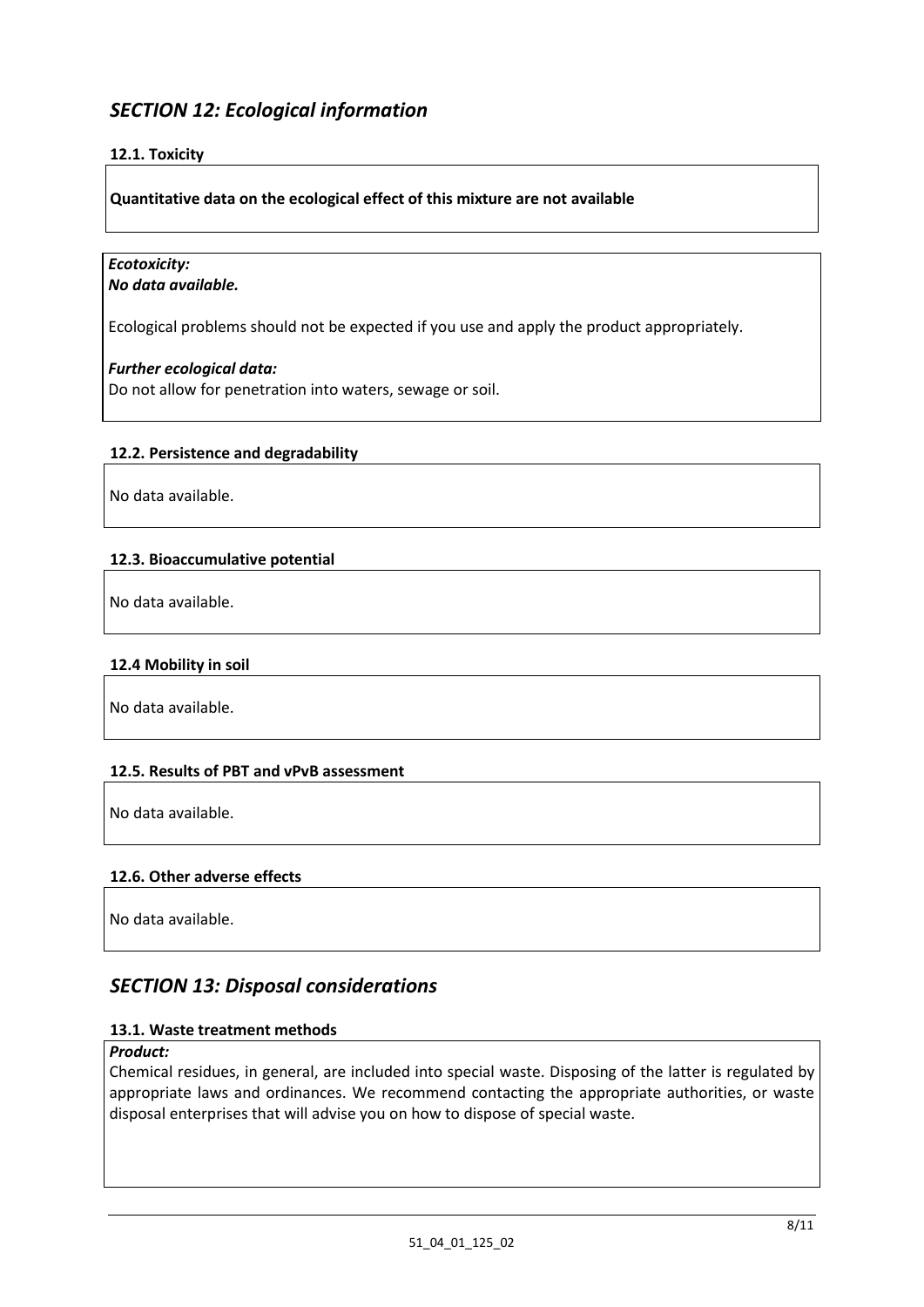#### *Packing:*

Remove in accordance with official regulations. Treat contaminated packages in the same way as the substance itself. If the regulations do not provide otherwise, non-contaminated packages can be treated like household waste or forward them to be utilized.

| Reagent                 | Waste          | UE waste code | UE waste code    |
|-------------------------|----------------|---------------|------------------|
|                         | classification | reagent       | direct packaging |
| 1-REAGENT,<br>2-REAGENT | non-hazardous  | 18 01 07      | 15 01 02         |

List of Waste referred to in Article 7 of Directive 2008/98/EC:

18 01 07 chemicals other than those mentioned in 18 01 06 (18 01 06 chemicals consisting of or containing dangerous substances)

15 01 02 plastic packaging

# *SECTION 14: Transport information*

#### **14.1. UN number**

Not applicable.

#### **14.2. UN proper shipping name**

Not applicable.

#### **14.3. Transport hazard class(es)**

Not applicable.

#### **14.4. Packing group**

No limits.

#### **14.5. Environmental hazards**

Not applicable.

#### **14.6. Special precautions for user**

Not applicable.

#### **14.7. Transport in bulk according to Annex II of MARPOL and the IBC Code**

Not applicable.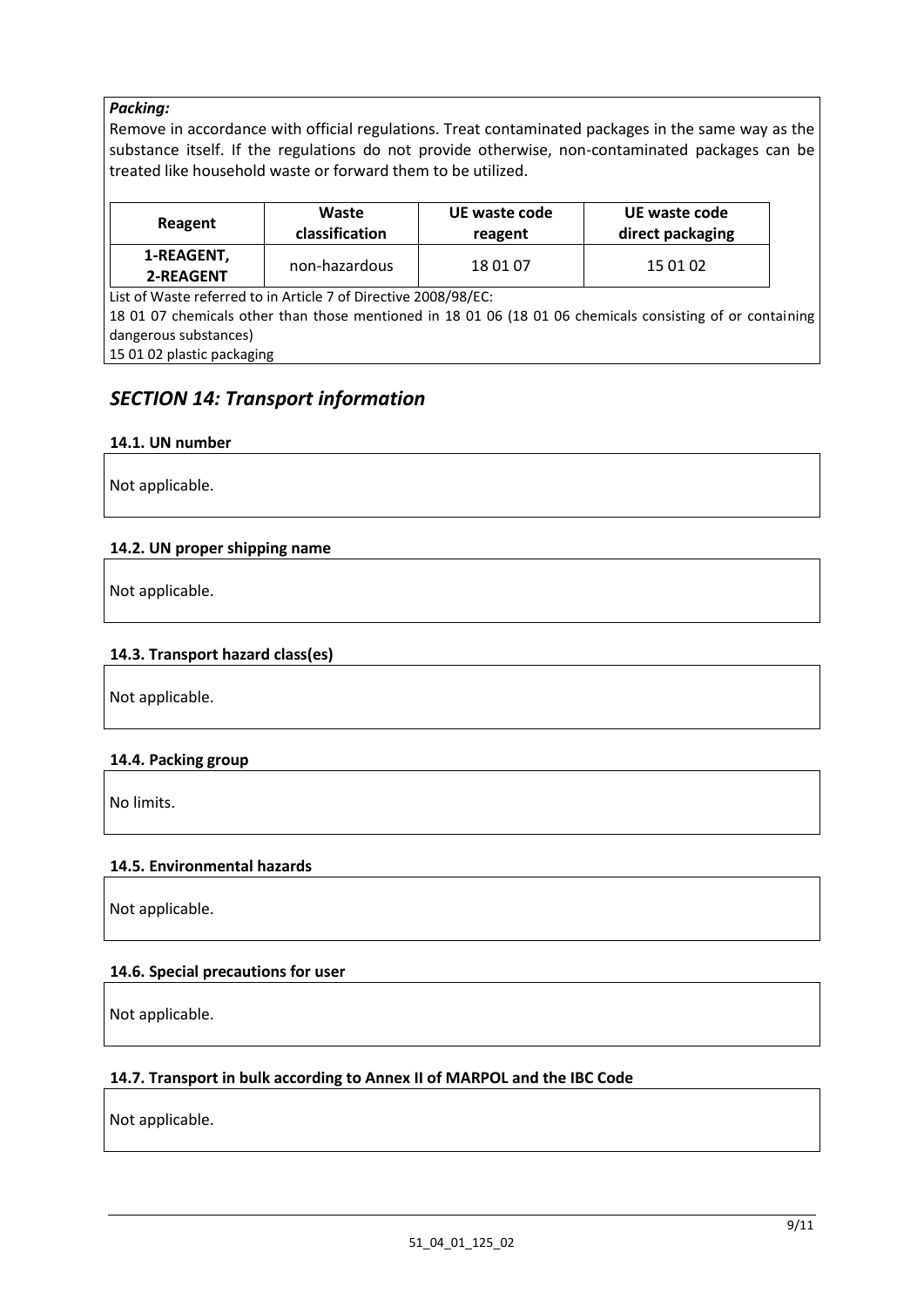# *SECTION 15: Regulatory information*

#### **15.1. Safety, health and environmental regulations/legislation specific for the substance or mixture**

#### **Material Safety Data Sheet was prepared in accordance with:**

Regulation (EC) No 1907/2006 of European Parliament and of the Council of 18 December 2006 concerning the Registration, Evaluation, Authorisation and Restriction of Chemicals (REACH);

Regulation (EC) No 1272/2008 of the European Parliament and Council of 16 December 2008 on classification, labelling and packaging of substances and mixtures, amending and repealing Directives 67/548/EEC and 1999/45/EC, and amending Regulation (EC) No 1907/2006.

Commission Regulation (EU) No 453/2010 of 20 May 2010 amending Regulation (EC) No 1907/2006 of the European Parliament and of the Council on the Registration, Evaluation, Authorisation and Restriction of Chemicals (REACH).

Commission Regulation (EU) No 1357/2014 of 18 December 2014 replacing Annex III to Directive 2008/98/EC of the European Parliament and of the Council on waste and repealing certain Directives Text with EEA relevance. Council Regulation (EU) 2017/997 of 8 June 2017 amending Annex III to Directive 2008/98/EC of the European Parliament and of the Council as regards the hazardous property HP 14 Ecotoxic.

Commission Decision of 18 December 2014 amending Decision 2000/532/EC on the list of waste pursuant to Directive 2008/98/EC of the European Parliament and of the Council.

#### **15.2. Chemical safety assessment**

Chemical safety assessment has been no carried out for the product.

#### *SECTION 16: Other information*

# *Full text of abbreviations and acronyms:* PBT - persistent, bioaccumulative and toxic substances vPvB - very persistent and very bioaccumulative substances Acute Tox. 2 - Acute toxicity (category 2) Aquatic Acute 1 Hazardous to the aquatic environment (category 1) Acuatic Chronic 1 Hazardous to the aquatic environment (category 1) Eye Irrit. 2 - Eye irritation (category 2) Acute Tox. 4 Acute toxicity (category 4) Skin Irrit. 2 – Skin irritation (category 2) STOT SE 3 Specific target organ toxicity — single exposure (category 3) Aquatic Chronic 3 Hazardous to the aquatic environment (category 1) *Text of H-code(s):* H300 - Fatal if swallowed. H302 - Harmful if swallowed. H312 - Harmful in contact with skin. H315 - Causes skin irritation H319 - Causes serious eye irritation. H332 - Harmful if inhaled. H335 - May cause respiratory irritation. H400 - Very toxic to aquatic life. H410 - Very toxic to aquatic life with long lasting effects.

H412 - Harmful to aquatic life with long lasting effects.